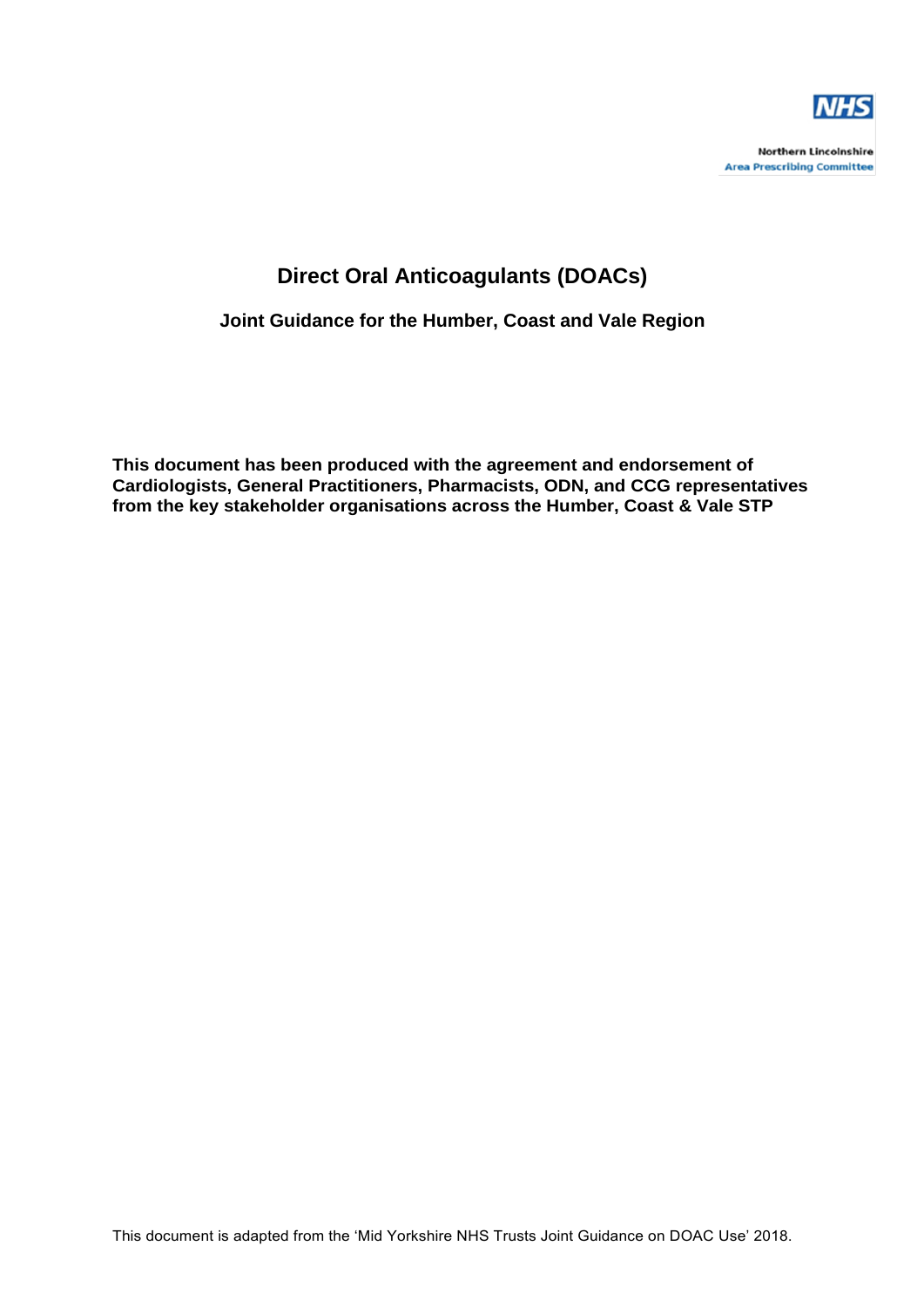#### **1. Introduction**

For more than fifty years, vitamin K antagonists such as warfarin have been the only available oral anticoagulants. In recent years, direct oral anticoagulants (DOACs) have gained approval for the treatment and prevention of venous thromboembolism (VTE) and for stroke prevention in patients with non-valvular atrial fibrillation (NVAF). They have similar or better efficacy and safety compared with warfarin and are therefore valuable alternatives $^1$ .

Although warfarin has been shown to be effective for stroke prevention in AF, its use may be limited due to practicalities. Which include: Intense INR monitoring, the need for tight control of anticoagulation, drug and dietary interactions and variable pharmacokinetics.

DOACs have predictable pharmacokinetics, reducing the need for intense monitoring. The DOACs have a rapid onset of action (1-2 hours), a favorable side effect profile and reduced risk of intracerebral haemorrhage in comparison with warfarin. Due to the short half-lives of the DOACs, the anticoagulant effect of DOACs fades rapidly 12–24 hours after the last intake. Strict adherence is crucial. It is therefore important to explain the adverse effects of not being adherent with therapy to the patient (see Appendix 1 for the DOAC counselling patient checklist). DOACs should be used with caution in patients with a calculated creatinine clearance of less than 30ml/min. In patients with a creatinine clearance below 15ml/min, warfarin is the preferred choice in these patients<sup>1</sup>.

NICE guidance<sup>2</sup> states that where appropriate, patients should be offered the choice of a DOAC or a vitamin k antagonist. All four DOACs (edoxaban, rivaroxaban, apixaban and dabigatran) are available on all regional formularies. This document is to be used as guidance and should not replace clinical judgment. If the clinician feels one DOAC is more suitable for a particular patient than another; then this should be outlined in the management plan and the DOAC can be used.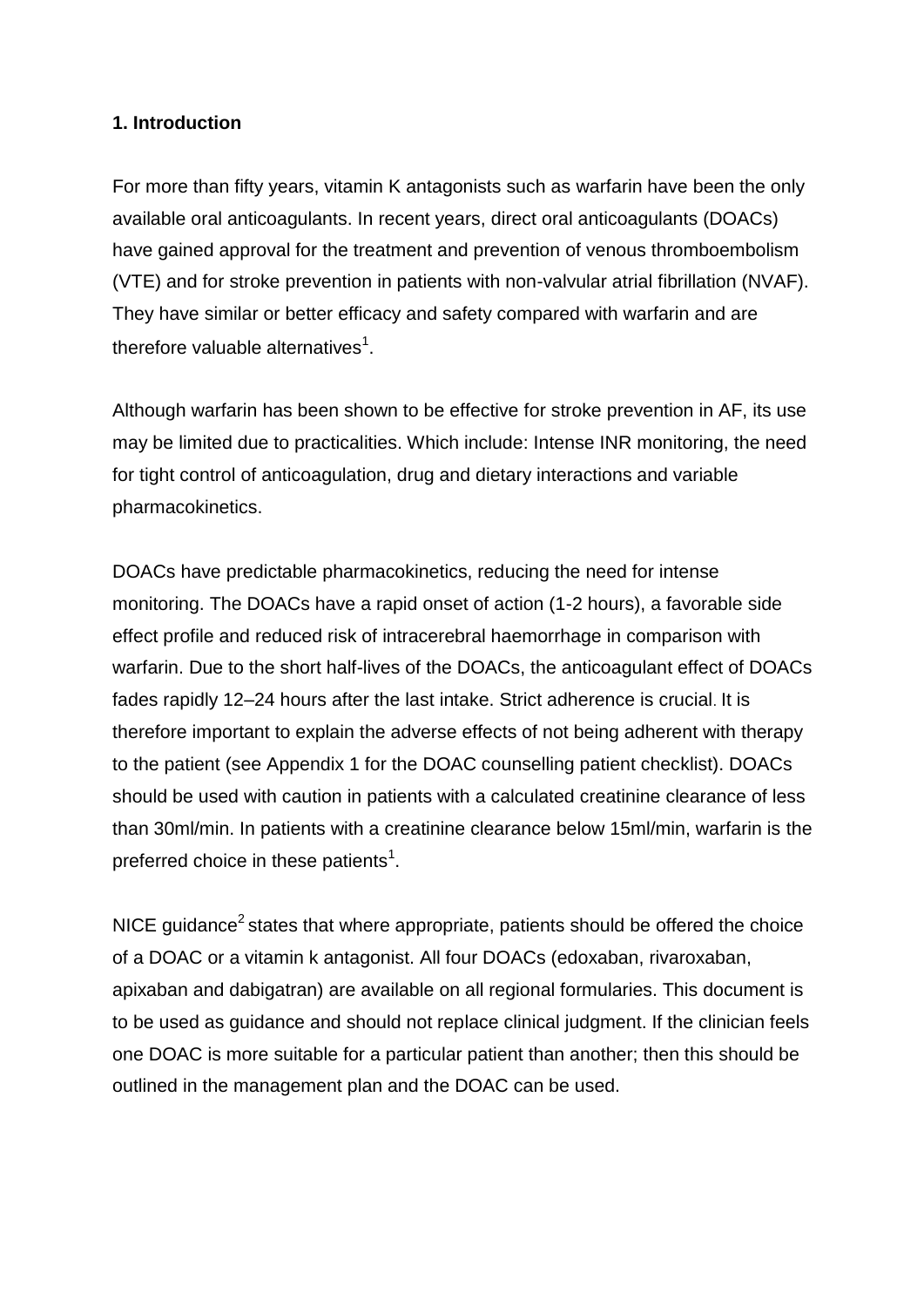## **2. Aims and scope of guideline**

The aim and scope of this guideline is to provide support for clinicians when prescribing a direct oral anticoagulant (DOAC) to patients under their care, after a detailed discussion between the clinician and their patient on the most suitable anticoagulant choice (either vitamin K antagonist or DOAC). **This document is to be used when the choice of treatment is a DOAC**. This document will help to produce standardised prescribing across the Trust and provide safe and effective treatment.

The detailed clinical background for NVAF treatment and VTE diagnosis, and treatment is beyond the scope of this guideline.

## **3. Implementation and dissemination**

The guidance will, following approval by the **Executive Board of the Cardiology ODN,** be disseminated to key stakeholders across the STP geography in written form as a PDF.

From there – ratification will be sought via the appropriate conduit in each organisation; Thrombosis Committee, Drugs and Therapeutics Committee, and Area Prescribing Committee.

Each area will nominate a clinical representative to oversee the process of presentation at the appropriate ratification steps.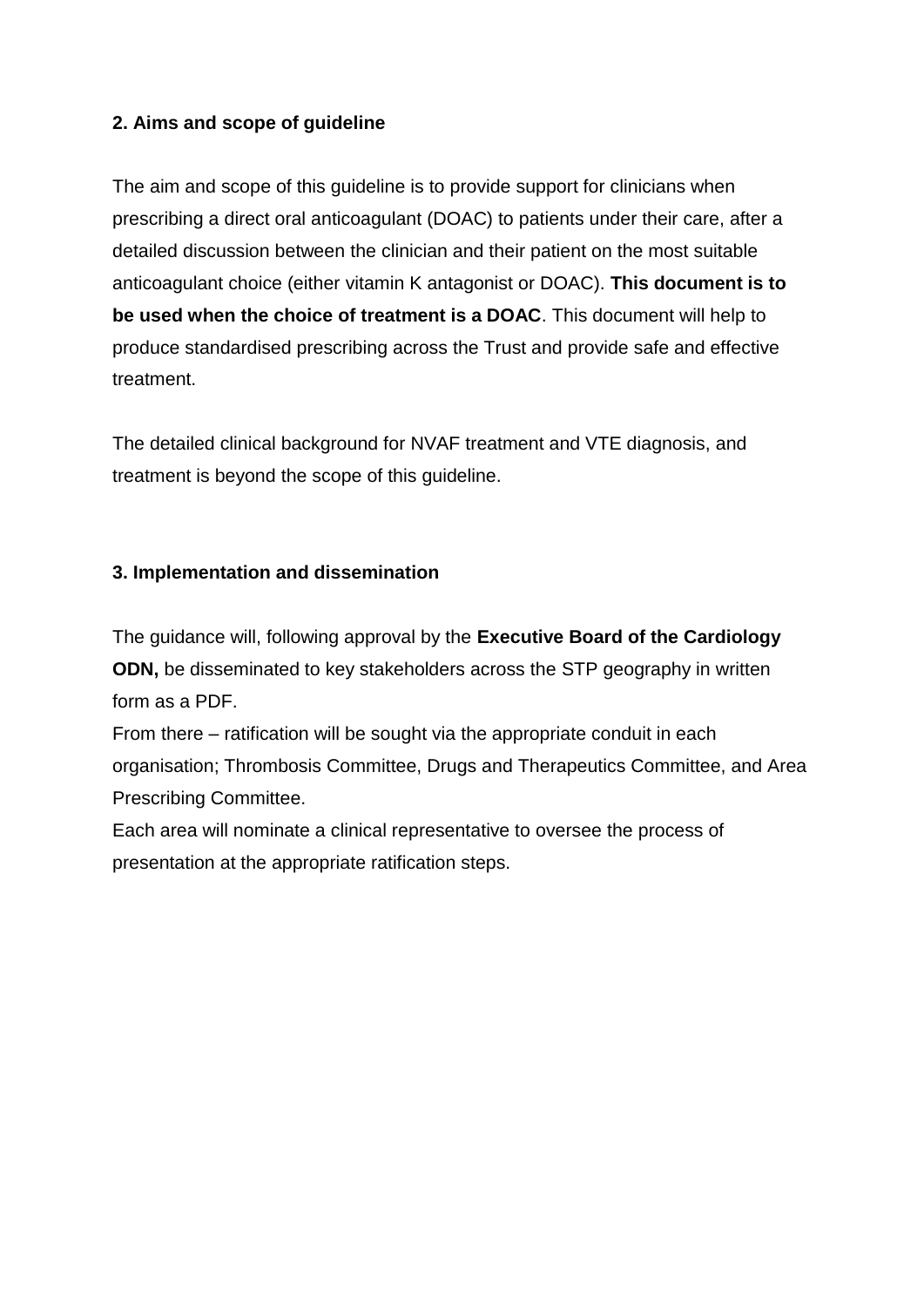# **4. DOACs and contraindications<sup>3</sup>**

Before initiating a patient on a DOAC, ensure there are no contraindications such as:

- Hypersensitivity to the active substance or to any of the excipients
- Active clinically significant bleeding
- Hepatic disease associated with coagulopathy and clinically relevant bleeding risk.
- Lesion or condition if considered a significant risk factor for major bleeding. This may include current or recent gastrointestinal ulceration, presence of malignant neoplasms at high risk of bleeding, recent brain or spinal injury, recent brain, spinal or ophthalmic surgery, recent intracranial haemorrhage, known or suspected oesophageal varices, arteriovenous malformations, vascular aneurysms or major intraspinal or intracerebral vascular abnormalities.
- Concomitant treatment with any other anticoagulant agent e.g., unfractionated heparin (UFH), low molecular weight heparins (enoxaparin, dalteparin, etc.), heparin derivatives (fondaparinux, etc.), oral anticoagulants (warfarin, rivaroxaban, dabigatran, etc.) except under specific circumstances of switching anticoagulant therapy or when UFH is given at doses necessary to maintain an open central venous or arterial catheter (for more detailed information, please refer to the 'Policy for peri-procedural management of anticoagulation').
- Uncontrolled severe hypertension
- Pregnancy and breast-feeding

## **5. Practice recommendations: DOACs for stroke prevention**

NVAF is defined as AF in the absence of rheumatic mitral stenosis, mechanical or bio-prosthetic heart valve, and mitral valve repair.<sup>2</sup>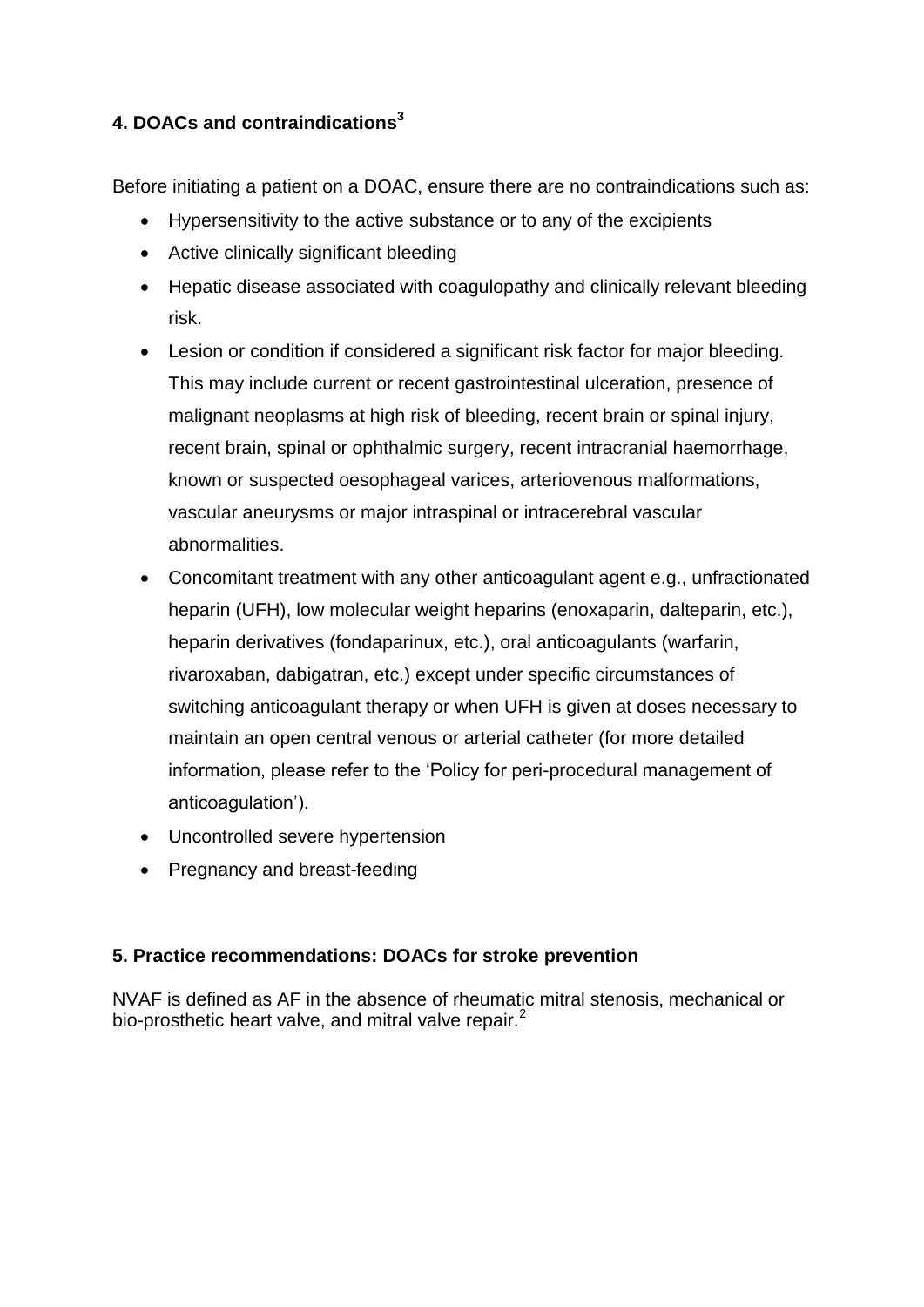

# **6. 1 HC&V DOAC preference for stroke prevention in NVAF**

DOAC preference for stroke prevention in NVAF is edoxaban

- See tables below for edoxaban dosing
- A particular advantage to using edoxaban is the once daily dosing frequency, which may aid compliance
- There are cost efficiencies to the local health economy when using edoxaban compared to using other DOACs
- Caution is required when using edoxaban with a CrCl<30ml/min- patient will require more frequent monitoring.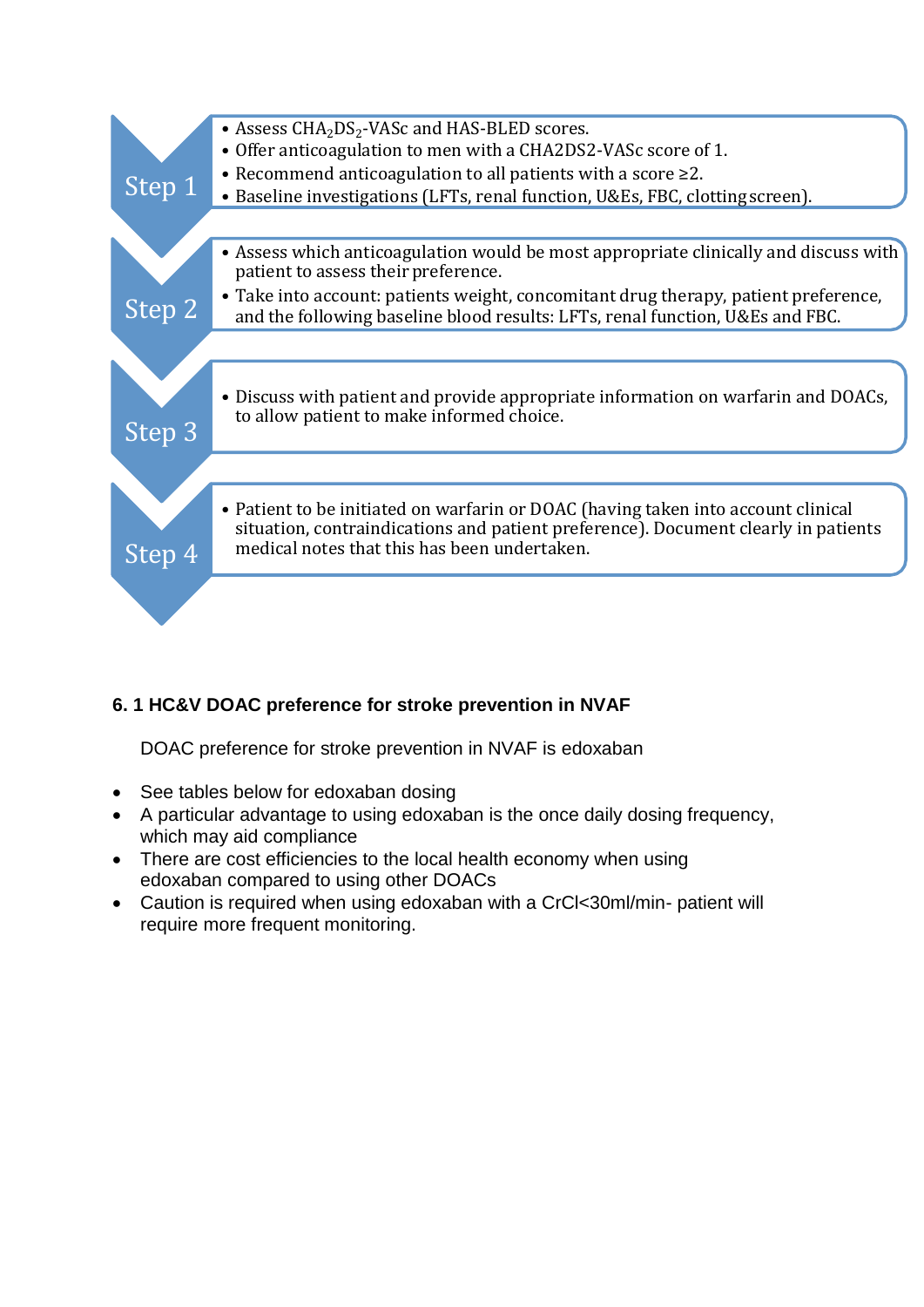#### **Table 1: Edoxaban dosing guide**

| Recommended dose                                                                                                | 60 mg once daily |
|-----------------------------------------------------------------------------------------------------------------|------------------|
| Dose recommendation for patients with <b>one or more</b> of the following clinical factors:                     |                  |
| Body weight $\leq 60$ Kg<br>P-gp Inhibitors (including ciclosporin, dronedarone, erythromycin,<br>ketoconazole) | 30mg once daily  |

# **Renal impairment (from BNF)**

Manufacturer advises avoid if creatinine clearance less than 15 mL/minute.

# **Dose adjustments**

Manufacturer advises use a dose of 30 mg once daily if creatinine clearance 15– 50 mL/minute

**NB:** A trend towards decreasing efficacy with increasing creatinine clearance was observed for edoxaban compared to well-managed warfarin .Therefore, edoxaban should only be used in patients with NVAF and high creatinine clearance after a careful evaluation of the individual thromboembolic and bleeding risk. $4$ 

## **6.2 When to switch a person from warfarin to a DOAC<sup>2</sup>**

Use the following criteria for patients who are taking warfarin for NVAF and have poor INR control.

Reassess anticoagulation for a person with poor anticoagulation control shown by any of the following:

•Two INR values higher than 5 or one INR value higher than 8 within the past 6 months

•Two INR values less than 1.5 within the past 6 months

•Time in therapeutic range (TTR) less than 65% (warfarin clinic can be contacted to help with this calculation)

Calculate the person's time in therapeutic range (TTR). When calculating TTR: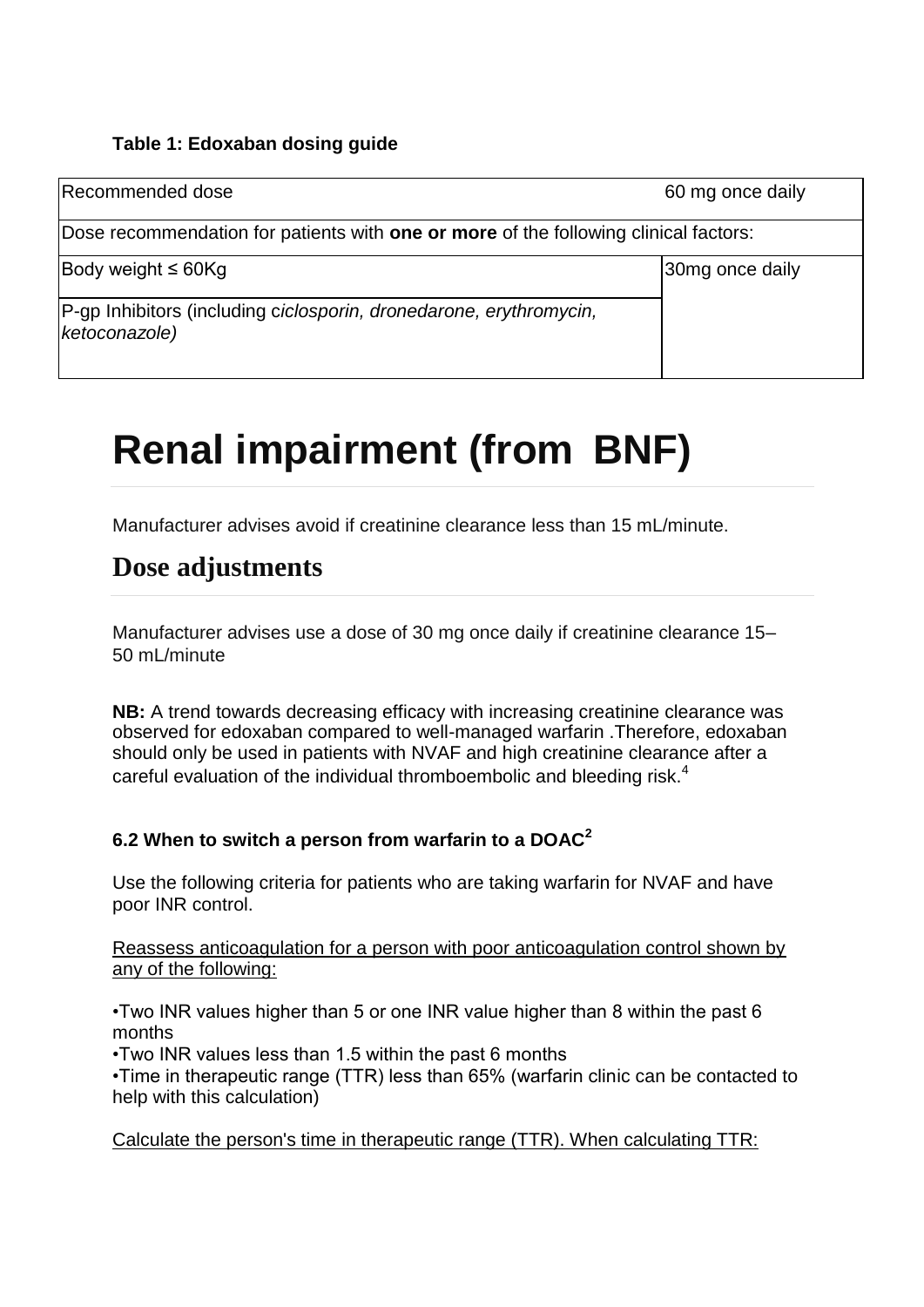-Exclude measurements taken during the first 6 weeks of treatment -Calculate TTR over a maintenance period of at least 6 months

When reassessing anticoagulation, take into account and if possible address the following factors that may contribute to poor anticoagulation control:

-Cognitive function -Adherence to prescribed therapy -Illness -Interacting drug therapy -Lifestyle factors including diet and alcohol consumption

#### **If poor anticoagulation control cannot be improved, evaluate the risks and benefits of switching to a DOAC and discuss these with the patient.**

**NB**. If a patient is non-adherent to warfarin, do **NOT** prescribe a DOAC. Due to the short half-lives of the DOACs, the anticoagulant effect of DOACs fades rapidly 12–24 hours after the last intake. Strict adherence is crucial.

Fig1 . Summary of switching from warfarin to edoxaban for stroke prevention in NVAF

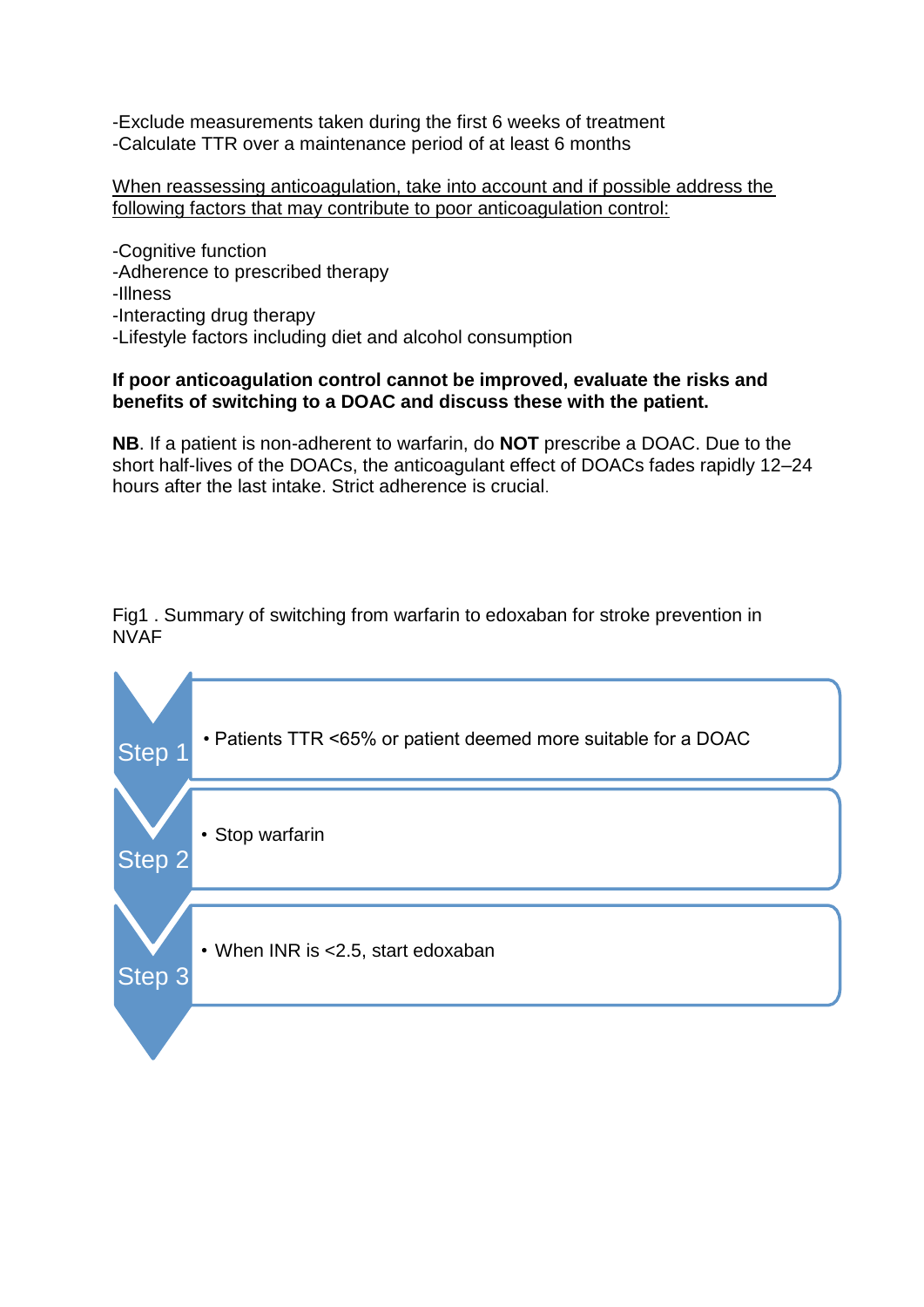# **7. On-going GP monitoring and follow up<sup>5</sup>**

| <b>Early monitoring (until</b><br>patient is stabilised)                                                                                                                                                                                      | Long term monitoring                                                                                                                                                                                                                                                                                   | <b>Action if results abnormal</b>                                                                                                                                                                                                                                                                                                                                                                                                                                                                  |
|-----------------------------------------------------------------------------------------------------------------------------------------------------------------------------------------------------------------------------------------------|--------------------------------------------------------------------------------------------------------------------------------------------------------------------------------------------------------------------------------------------------------------------------------------------------------|----------------------------------------------------------------------------------------------------------------------------------------------------------------------------------------------------------------------------------------------------------------------------------------------------------------------------------------------------------------------------------------------------------------------------------------------------------------------------------------------------|
| -Monitoring and follow up to<br>be undertaken by the GP<br>-Ideally assess compliance,<br>bleeding, presence of new<br>concomitant medicines and<br>thromboembolic events<br>should be ideally assessed<br>every 6 months (max 12<br>months). | -If CrCl>60ml/min- U&E's<br>and renal function re-tested<br>annually<br>-If CrCl 36-60ml/min- U&E's<br>and renal function re-tested<br>every 6 months<br>-If CrCl 15-35ml/min- U&E's<br>and renal function re-tested<br>every 3 months<br>-If baseline CrCl <15ml/min,<br>DOAC unsuitable <sup>3</sup> | -Renal function:<br>Reduce dose as per<br>manufacturer's guidance. If<br>CrCl <15ml/min, switch to<br>warfarin.<br>-Liver function (test at<br>least annually):<br>Elevated liver enzymes<br>(ALT/AST >2x ULN) or total<br>bilirubin >1.5 ULN) consider<br>switching to warfarin.<br>-Full blood count (test at<br>least annually) :<br>An unexplained fall in<br>haemoglobin and/or<br>haematocrit may suggest<br>that occult bleeding is<br>occurring and may require<br>further investigations. |

*Adapted from Sheffield Teaching Hospitals NHS Foundation Trust: 'Anticoagulation for stroke prevention in non-valvular AF: joint primary and secondary care guidance'.*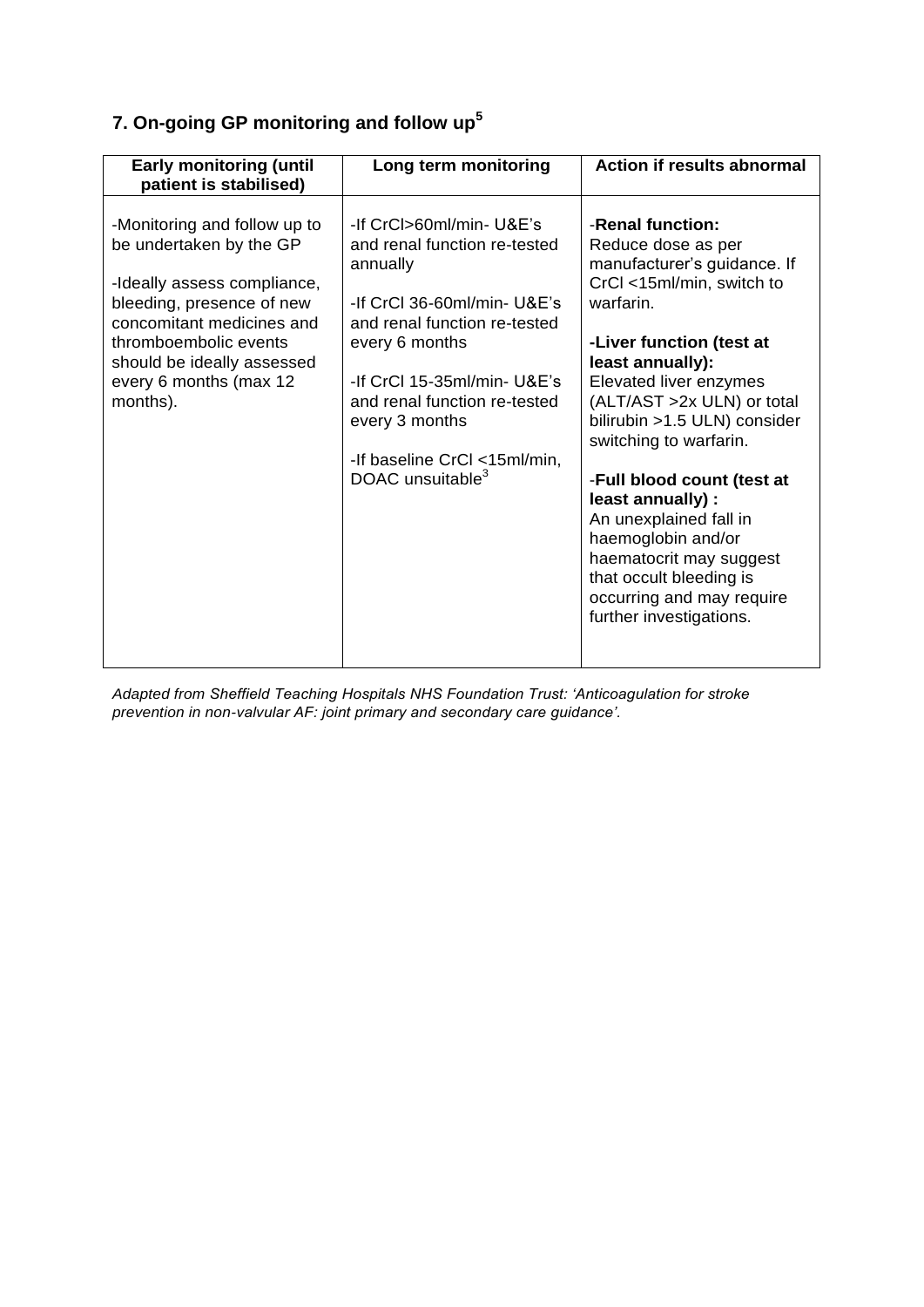#### **8. References**

- 1) H. Heidbuchel, EHRA practical guide on the use of new oral anticoagulants in patients with non-valvular atrial fibrillation: executive summary. European Heart Journal, 2013.
- 2) National institute for health and care excellence (NICE), 2014.*Atrial fibrillation: management*, CG180. London: NICE.
- 3) Lixiana (edoxaban) 60mg & 30mg film coated tablets, Daiichi Sankyo, last revised July 2017
- 4) Sheffield Teaching Hospitals NHS Foundation Trust, 'Anticoagulation for stroke prevention in non-valvular atrial fibrillation: joint primary and secondary care guidance', May 2015.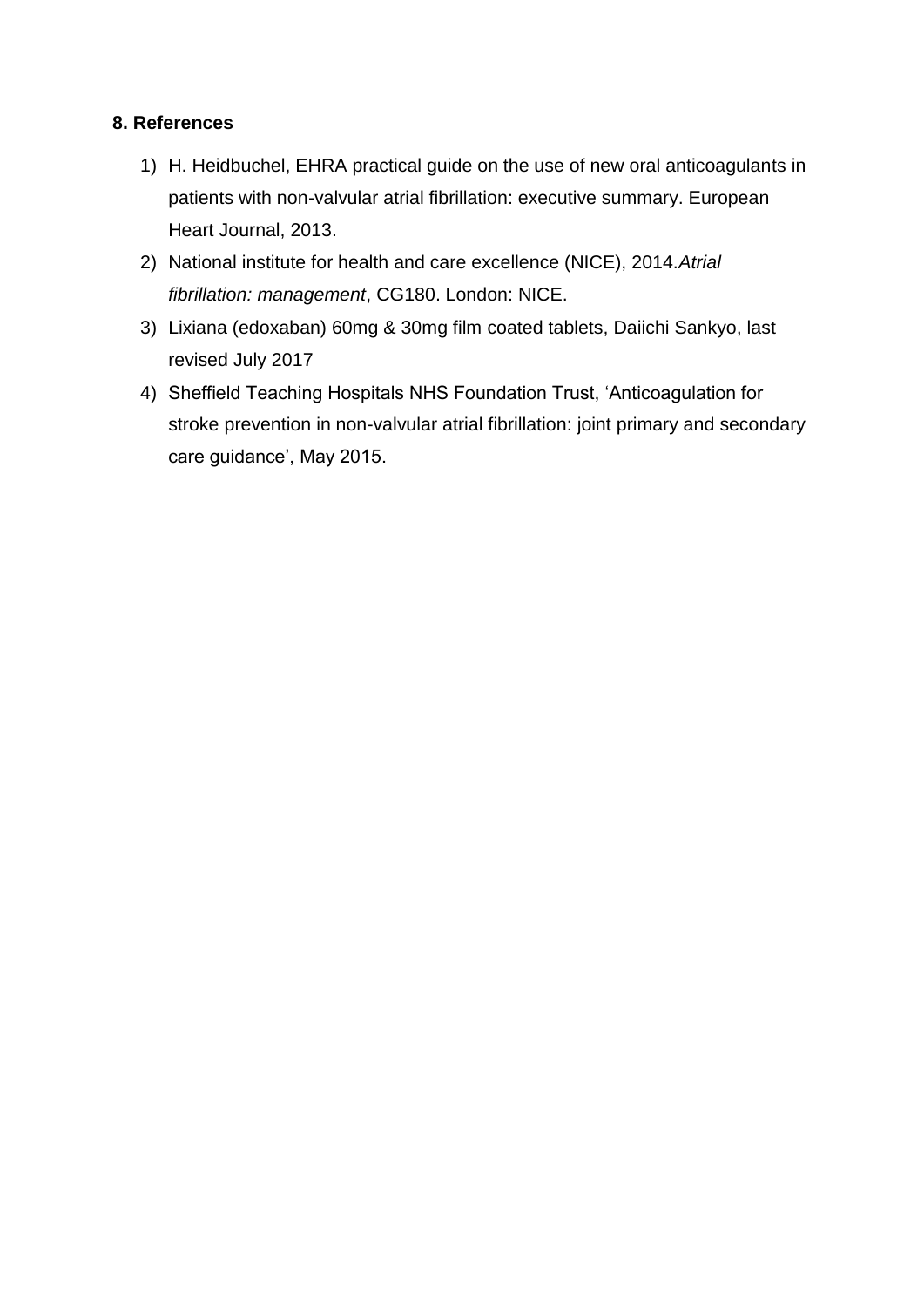#### **DOAC counselling quick guide for healthcare professionals**

#### ➢ **DOACs work by blocking a substance in the body which is involved in blood clotformation**

**1. Indication** -

| <b>DOAC</b> | Licensed indication                                                        |
|-------------|----------------------------------------------------------------------------|
| Apixaban    | DVT, VTE prophylaxis post knee/hip replacement, PE, AF                     |
| Rivaroxaban | DVT, VTE prophylaxis post knee/hip replacement, PE, AF, ACS prophylaxis    |
| Edoxaban    | DVT. PE . AF                                                               |
| Dabigatran  | DVT, VTE prophylaxis post knee/hip replacement, PE, AF, Stroke prophylaxis |

- **2. Duration –** AF lifelong**,** Knee replacement 14 days post-op, Hip replacement -35 days post-op, PE/DVT – 3-6 months usually *(however prescribers decision),* ACS – 12 monthsusually.
- **3. Monitoring –**FBC**,** LFTs, renal function. No INR tests are required. "Your GP will take care of your check-ups concerning blood tests". The frequency of blood tests is dependent on age and renal function.
- *4.* **Administration –** Once daily doses can be taken at any time of the day, however should be the same time each day *– establish the time of day with the patient*. Twice daily doses should be taken morning and night *(12 hourly).*

#### *Dabigatran capsules should not be crushed, chewed or opened– keep in original box.*

**5. Missed doses –** *Twice daily dosing***: -** The forgotten dose can be taken up to six hours prior to when the next dose is due. If the next dose is due in less than 6 hours, they should omit the missed dose and take the next scheduled dose as normal.

*Once daily dosing: -* The forgotten dose can be taken up to 12 hours after the scheduled intake. If the next dose is due in less than 12 hours, they should omit the missed dose and take the next scheduled dose as normal.

*Compliance is extremely important – one missed dose can leave the patient without anticoagulation cover due to the short half-life.*

| Drug           | <b>Interaction</b>       |  |
|----------------|--------------------------|--|
| <b>NSAIDs</b>  | Increased bleeding risk  |  |
| <b>SSRIs</b>   | Increased bleeding risk  |  |
| Clarithromycin | Increase effects of DOAC |  |
| Verapamil      | Increase effects of DOAC |  |
| Amiodarone     | Increase effects of DOAC |  |

#### **6. Common interactions**

Alcohol can interact with DOACs and may cause bleeding – it is important to avoid heavy drinking and binge drinking. Moderate drinking within the national limits of 14 units per week is permitted.

*(Other interactions – please check BNF or Stockleys)*

#### **7. Common side effects -** Abdominal pain, anaemia, diarrhoea, dyspepsia,nausea

**8. Bleeds risk-** Black tarry stools, fresh blood in urine, nose bleeds, coughing up blood and bruising. Inform GP as soon as possible if any of these occur.

*"If you experience any uncontrollable bleeding or notice signs of excessive bleeding (exceptional weakness, tiredness, paleness, dizziness, headache or unexplained swelling) consult your doctor immediately".*

- **9. Lack of reversal agent**  Apart from dabigatran, there are currently no licensed reversal agents available. Things can still be done to help control a bleed if one occurs. Other reversal agents will be locences very soon for each of the DOACS
- **10. Other Healthcare professionals –** Importance of making other healthcare professionals aware that they are taking warfarin :-
	- Dentists if you are taking a DOAC before any procedure or check-up.
	- Pharmacists if buying any OTC medicines *- If needing pain relief, paracetamol issafest.*

*Adapted from guidance produced by Jinnan Azeez- Rotational Pharmacist (validated by Kirsty Dove – Advanced Clinical Pharmacist- Cardiology and Anticoagulation),Mid Yorkshire Hospitals NHS Trust January 2017*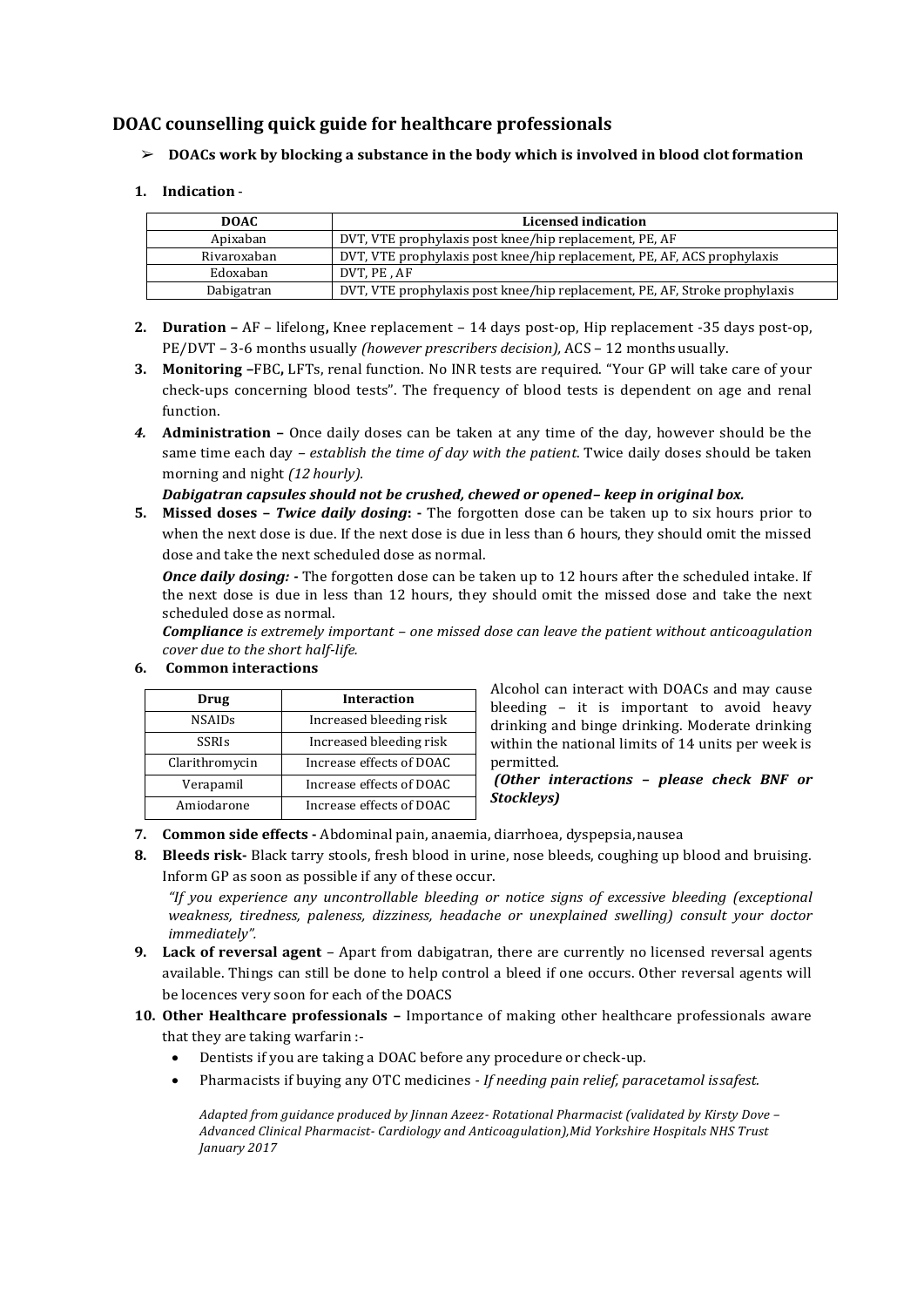#### **Appendix Equality Impact Assessment**

#### **INITIAL ASSESSMENT/SCREENING**

An impact assessment is a way of finding out whether an existing or proposed policy affects different groups of people in different ways and whether there is adverse impact on a group.

This form is to be used for new and existing policies and service developments, where a question is not applicable to your assessment, please indicate.

#### **Managers Name**

#### **Policy Title Direct oral anticoagulants (DOACs) guidance**

#### **Policy Statement**

The aim and scope of this guideline is to provide support for clinicians when prescribing a direct oral anticoagulant (DOAC) to patients under their care, after detailed discussion between the clinician and their patient on the most suitable anticoagulant choice (either vitamin K antagonist or DOAC). **This document is to be used when the choice of treatment is a DOAC**. This document will help to produce standardised prescribing across the trust and provide safe and effective treatment. The detailed clinical background for NVAF treatment and VTE diagnosis, and treatment is beyond the scope of this guideline.

Which groups does the policy benefit Patients who decide a DOAC is their preferred choice of anticoagulation and healthcare professionals who prescribe DOACs.

Related polices that may be affected by changes -Anticoagulation -Peri-procedural management of oral anticoagulation

**Names of staff and public (if applicable) who participated in the assessment, date of assessment**

**Indicate either Y or N in each Box below in answer to the following questions/statements (cannot be both Y & N in same box or left blank)**